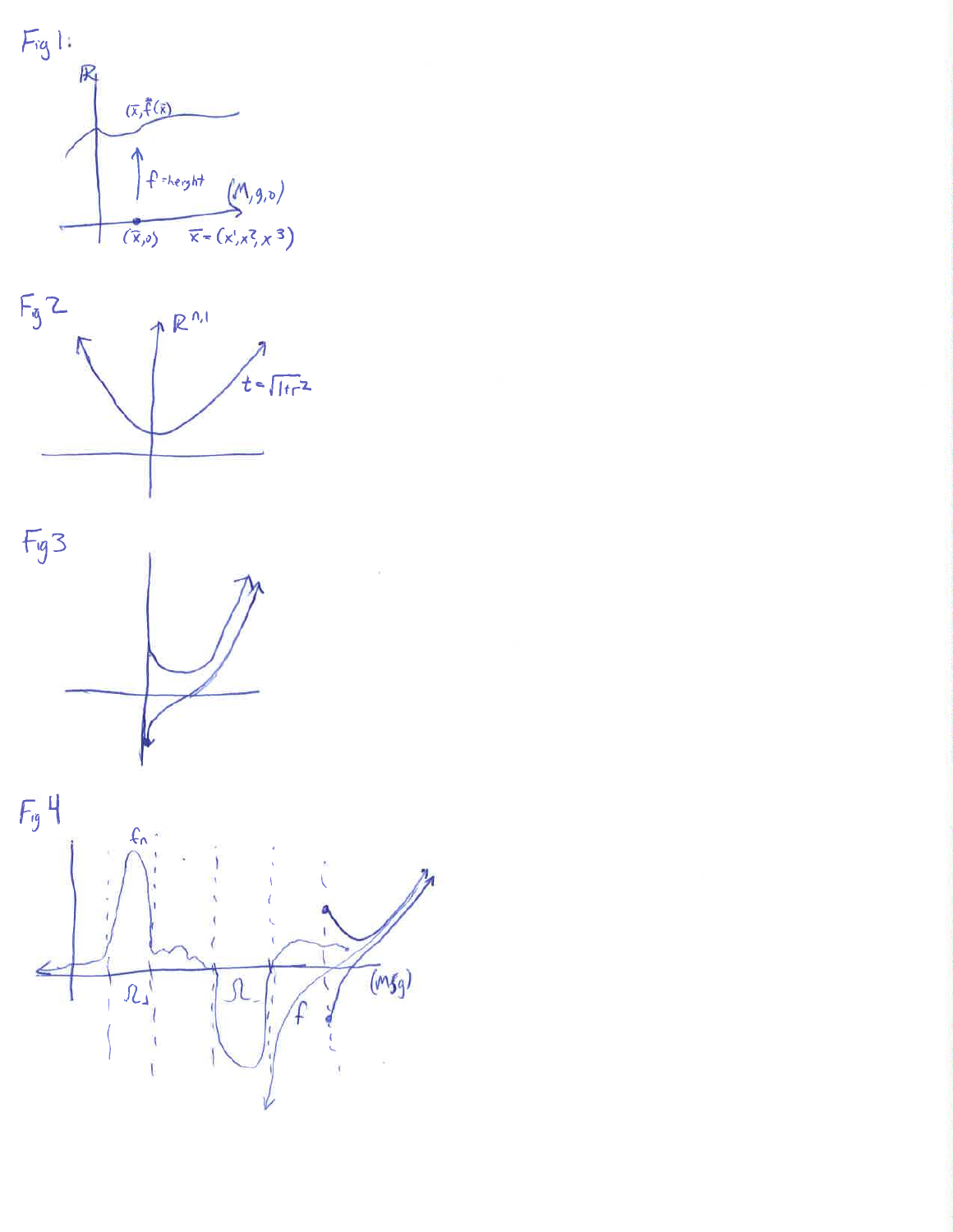# A JANG EQUATION APPROACH TO THE POSITIVE MASS THEOREM FOR ASYMPTOTICALLY HYPERBOLIC MANIFOLDS

### ANNA SAKOVICH

## 1. Spacetime PMT for AE initial data sets

**Definition 1.1.** The triplet  $(M, g, K)$  is an asymptotically Euclidean (AE) initial data set (i.d.) if  $(M, g)$  is a complete AE manifold  $(M \setminus C \simeq \mathbb{R}^n \setminus B_R$  and  $g_{ij} = \delta_{ij} + O(r^{-(n-2)})$  and  $K_{ij} = O(r^{-(n-1)})$ .

The dominant energy condition (DEC) is  $m \geq |J|_g$ , where  $\mu := \frac{1}{2}(\text{Scal}^g |K|_g^2 + (\text{tr}_g K)^2)$  and  $J := \text{div}^g (K - (\text{tr}_g K) g)$ .

The ADM mass is

$$
m_{adm} = \frac{1}{2(n-1)\omega_{n-1}} \lim_{R \to \infty} \int_{S_R} (\text{div}^{\sigma} g - d(tr_{\sigma} g) D_R) d\mu^{\sigma}.
$$

Spacetime PMT (positive mass theorem) conjecture for AE: If  $(M, q, K)$  is an AE i.d. satisfying the DEC, then  $m_{adm} \geq 0$ . Also,  $m_{adm} = 0$  iff  $(M, g, K)$  is i.d. for Minkowski space.

Strategy of proof (Schoen-Yau '81,  $n = 3$ ): There is a reduction to the case when  $K = 0$ , i.e. to the Riemannian positive mass theorem (Schoen-Yau '79), in which case the DEC reduces to Scal<sup>g</sup>  $\geq 0$ . Thus we need to construct  $(M, \tilde{g})$ such that Scal<sup> $\tilde{g} \geq 0$  and  $\tilde{m}_{adm} \leq m_{adm}$ . Then we can just apply the Riemannian</sup> positive mass theorem, and get the desired theorem immediately.

Construction: Let  $(M, \bar{g})$  be a graph of  $f : M \to \mathbb{R}$  in the product space  $(M \times \mathbb{R}, g + dt^2)$  with the induced metric. See figure 1. We extend the 2nd fundamental form by  $K(\partial_t, \cdot) = 0$ .

Observation: If  $H_{\bar{M}} = \text{tr}_{\bar{M}} K$  and the DEC holds, then  $\text{Scal}^{\bar{g}} \geq 2|q|^2_{\bar{g}} - 2 \text{div}^{\bar{g}} q$ where q is some 1 -form measuring the difference between  $g$  and  $k$ . In terms of  $f$ , using the base coordinates, this equation becomes

$$
\left(g^{ij} - \frac{f^i f^j}{1 + |df|_g^2}\right) \left(\frac{\text{Hess}_{ij} f}{\sqrt{1 + |df|_g^2}} - K_{ij}\right) = 0
$$

This is Jang's equation. We rewrite this as

 $H_a(f) - (\text{tr}_a K)(f) = 0.$ 

If  $f: M \to \mathbb{R}$  exists and is  $C^3$ , then  $(\bar{M}, \bar{g})$  is an AE manifold, such that there exists  $u > 0$  such that  $\tilde{g} = u^4 \bar{g}$  has Scal<sup> $\tilde{g}$ </sup> and  $\tilde{m}_{adm} \leq m_{adm}$ .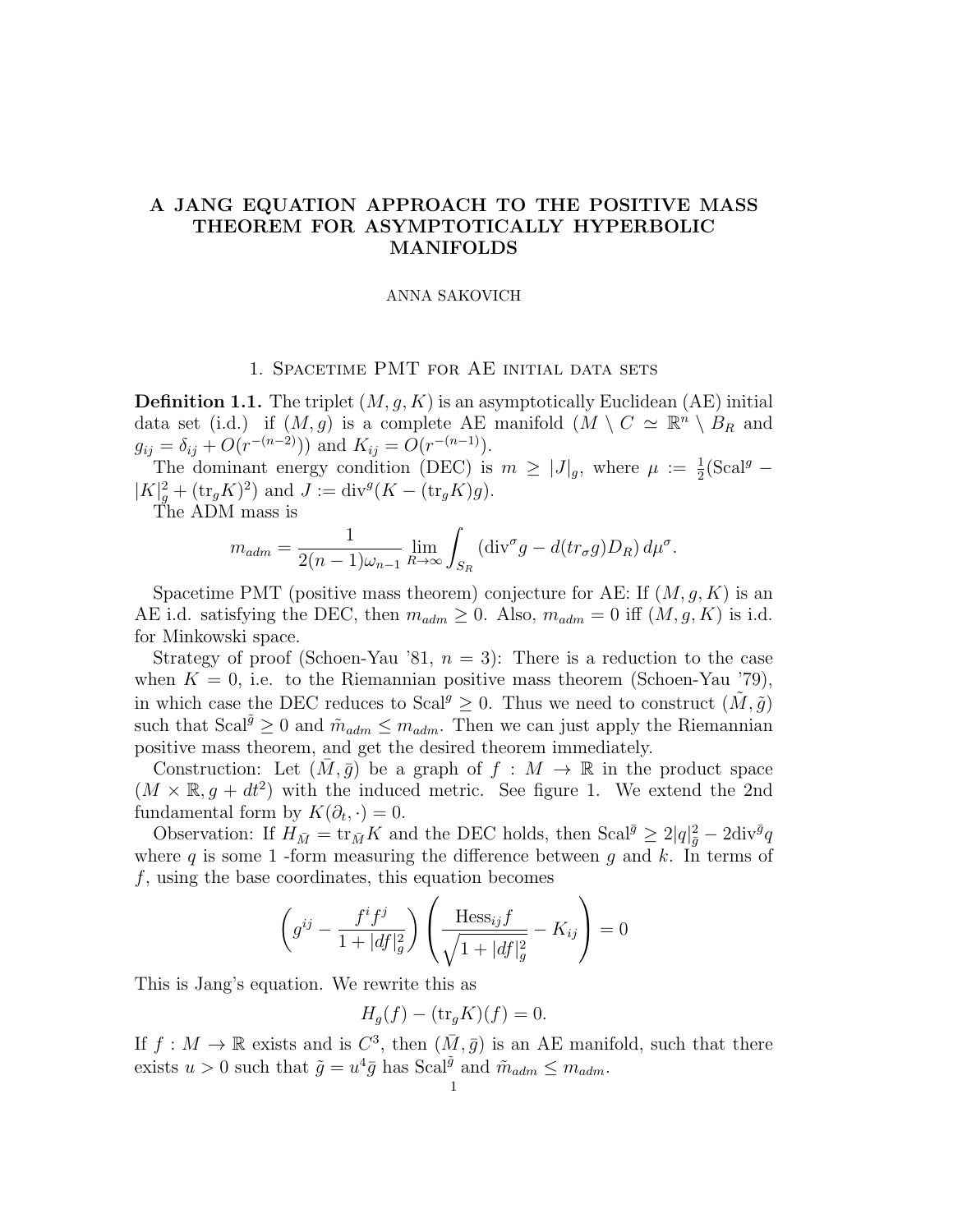#### 2 ANNA SAKOVICH

An "entire solution" (on the whole manifold) doesn't need to exist, but the socalled geometric solution always does, and so the argument works with suitable modifications.

### 2. AH i.d. and Positive Mass Conjecture

Intuitively:  $(M, g)$  is asymptotically hyperbolic (AH) if  $M \setminus C \simeq \mathbb{H}^n \setminus B_R$  and  $g \to g_{\text{H}}$  at  $\infty$  sufficiently fast. The model example is the upper unit hyperboloid in Minkowski spacetime. See figure 2. This space sits in  $(\mathbb{R}^{n,1}, -dt^2 + dr^2 + r^2 d\sigma)$ . We get  $g = K = g_{\mathbb{H}} = \frac{dr^2}{1+r^2}$  $\frac{dr^2}{1+r^2}+r^2d\sigma.$ 

**Definition 2.1.**  $(M, g, K)$  is an AH initial data set if  $(M, g)$  is a complete AH manifold,  $M \setminus C \simeq S^{n-1} \times (R, \infty)$  such that  $g = \frac{dr^2}{1+r^2}$  $\frac{dr^2}{1+r^2} + r^2(\sigma + \frac{m}{r^n} + h)$  where  $m$  is a 2 tensor on the unit sphere (that does not depend on  $r$ ) called the mass aspect tensor. Also, h is an r dependent family of 2-tensors on  $S^{n-1}$ , with  $h_{\alpha\beta} =$  $O(r^{-(n+1)})$ . We also require  $K = g + \gamma$ ,  $|\gamma|_{g_{\mathbb{H}}} = O(r^{-(n+1)})$ . Thus the leading order terms in  $q$  and  $K$  are the same. Note that umbilic initial data fits into this.

Spacetime positive mass conjecture for AH initial data: If  $(M, q, K)$  is an AH i.d. satisfying DEC, then

$$
m_{AH} := c_n \int_{S^{n-1}} (\text{tr}_{\sigma} m) d\mu^{\sigma} \ge 0
$$

and  $m_{AH} = 0$  if and only if  $(M, g, K)$  is i.d. for a Minkowski spacetime.

Results available: Riemannian PMT:  $(K = g)$ . If  $(M, g)$  is a complete AH manifold such that  $Scal^g \geq -n(n-1)$  (DEC) then  $m_{AH} \geq 0$  and  $M_{AH}$  if and only if it is  $\mathbb{H}^n$ . This has been proven by Wang (2001) and Chrusciel-Herzlich (2003) under spin assumption, but in all dimensions. Andersson-Cai-Galloway (2008) proved it for  $3 \leq n \leq 7$  and  $\text{tr}_{\sigma} m$  has a fixed sign (*i*,0, *i*0 or =0). The general conjecture has been addressed by Zhang for  $n = 3$  and spin assumption.

## 3. Jang's equation reduction of the spacetime PMT for AH i.d. **SETS**

This is my own work in progress. It is inspired by ideas from "Bondi mass is positive" from Schoen-Yau '81. √

In the model case,  $g = k = g_{\text{H}}$ , the solution of Jang's equation is  $f =$  $1 + r^2$ . Clearly the induced metric is  $\bar{g} = g + df \otimes df = dr^2 + r^2 \sigma = \delta$ . So this reduces to the Euclidean case! This is in agreement with our previous observation that Scal<sup> $\bar{g} \geq 2|q|^2 - 2 \text{div} q$ . So, let  $f = \sqrt{1+r^2} + \alpha(\theta, \phi) \ln r + \psi(\theta, \phi) + o(1)$  and plug</sup> it into Jang's equation. We get

$$
\alpha = const = \frac{3}{8\pi} \int_{S^2} (\text{tr}_{\sigma}) m d\mu^{\sigma} = 2m_{AH},
$$

$$
\Delta^{S^2} \psi = -\alpha + \frac{3}{2} \text{tr}_{\sigma} m.
$$